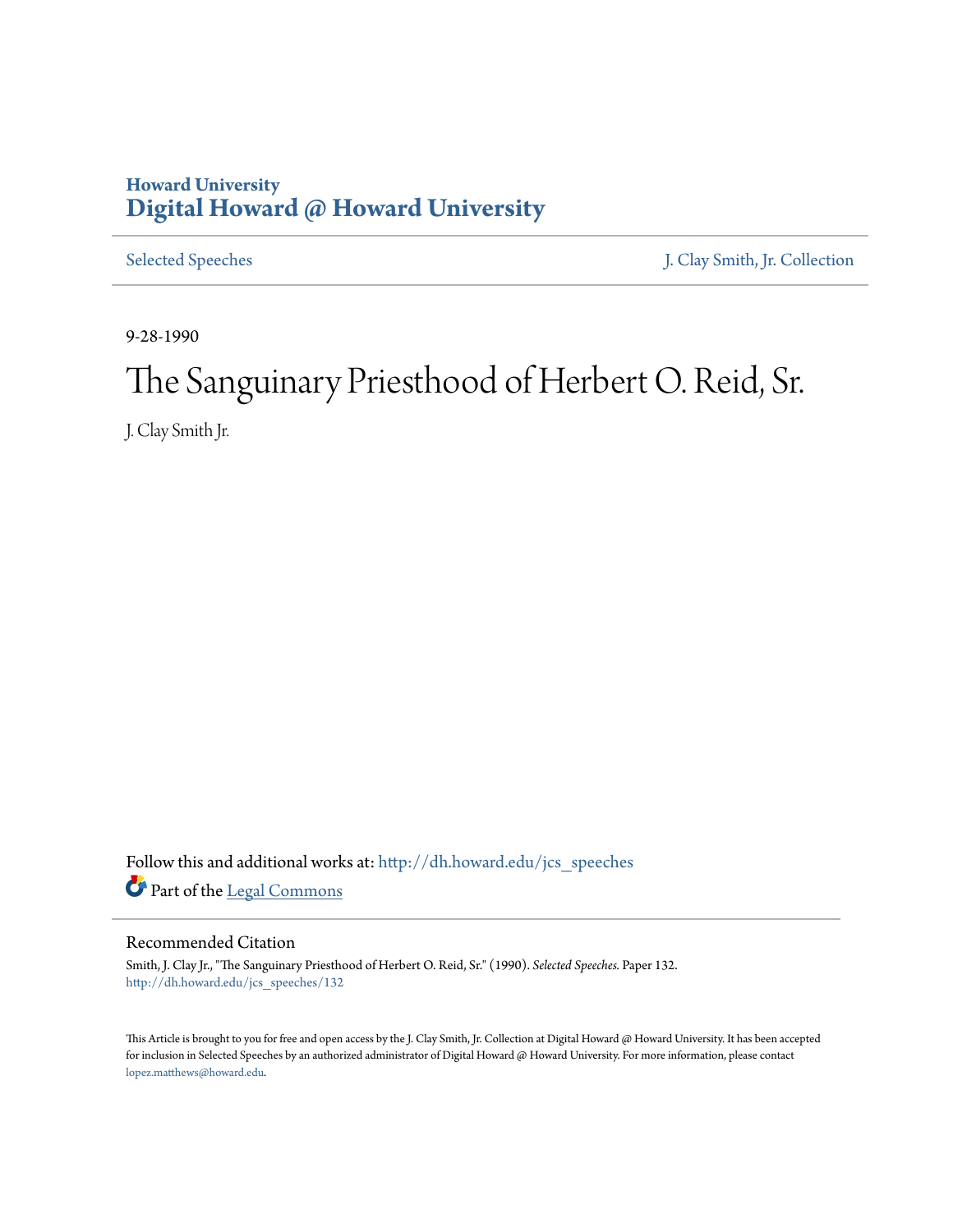## THE SANGUINARY PRIESTHOOD OF HERBERT O. REID, SR.

by J. Clay Smith,  $Jr.$ 

In 1915, seventy five years ago, our honored guest, Herbert Ordre Reid, Sr., was born in the city of Wilson, the seat of Wilson County, North Carolina. To use a phrase from Charles Dickens· TALE OF TWO CITIES, "it was the best of times and the worst of times." Unfortunately, for a large number of African Americans in Wilson, North Carolina, and beyond, the tale had but one episode--that of the worst of times.

When Herbert o. Reid, Sr., was pulled from the wound of his mother, and took his original breathe of life and cleared his eyes of the dew of gestation, he was greeted with the following celebrations:

- $\cdot$  The fifty-eighth anniversary of the founding of Howard University, and,
- . The fifty-sixth anniversary of the opening of the Howard University School of Law.

हो।<br>प

Professor of Law, Howard Univeristy School of Law. This tribute was presented on September 28, 1990, at the Sheraton Washington Hotel, during a dinner honoring Dr. Herbert o. Reid, Sr. The purpose of the dinner was to raise money for a scholarship fund at Howard Law School named for Dr. Reid. See Milloy, A Tribute to Herbert Reid, Wash. Post, Sept. 25, 1990, at B3, col. 4; Counsel Herbert o. Reid, Sr. Wash. Afro-American, Sept. 22, 1990, at A6, col. 3.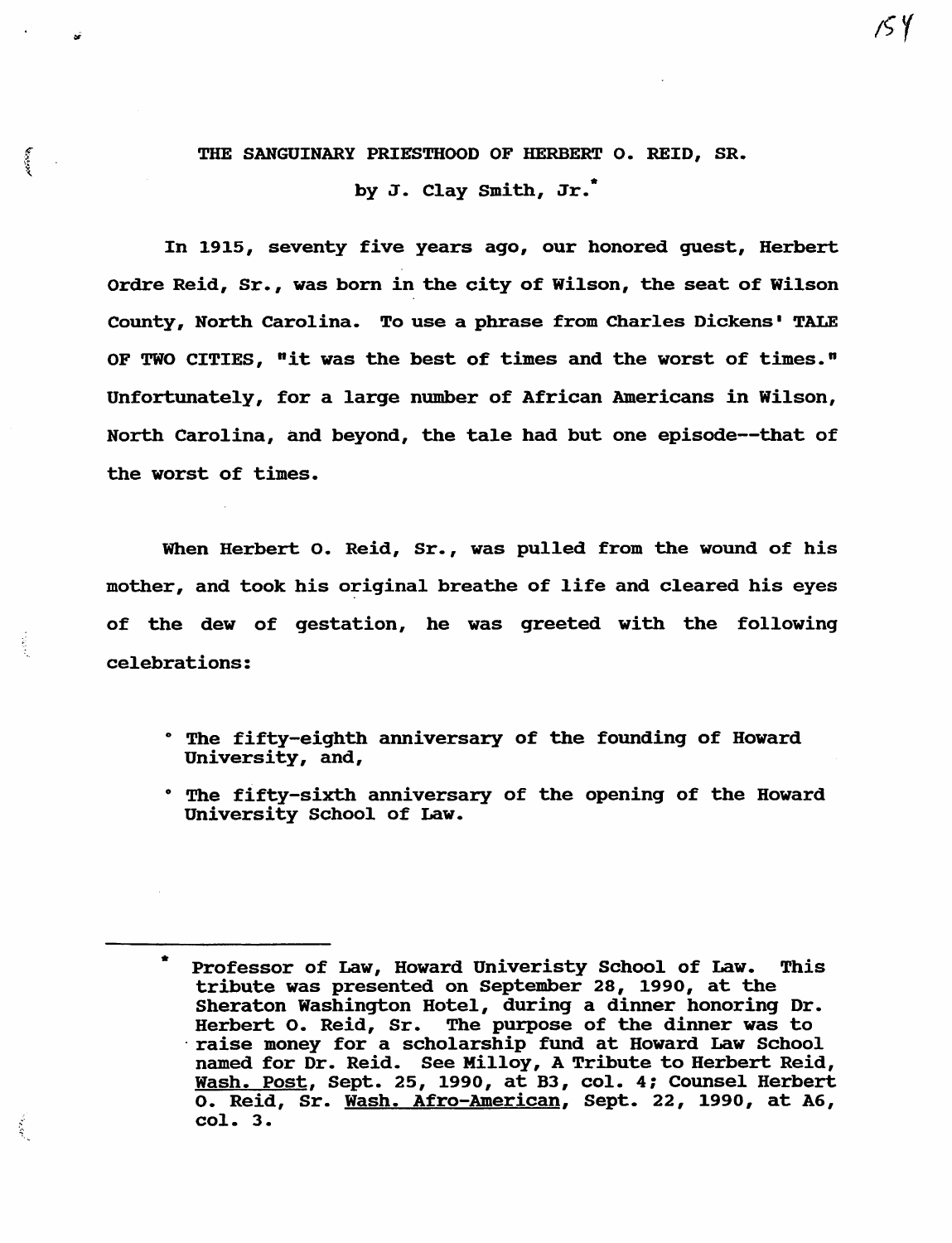The year of Dr. Reid's birth was marked by the twentieth { anniversary of the death of Frederick Douqlass, and the death of Booker T. Washinqton, who died in 1915. However, a new qeneration of African Americans, called the "New Negro," was rising in 1915, who themselves would soon understand the weiqhty challenqes for freedom that they would waqe. In 1915, Charles Hamilton Houston, who would later influence the life of Dr. Reid, and who would later be described as the architect of the modern civil riqhts leqal movement, turned twenty, Howard University School of Law qraduated a class of twenty-one, which included James B. Morris, who within ten years would become a co-founder of the National Bar Association.

Politically, Herbert Ordre Reid, Sr. was born in North Carolina durinq the qovernorship of William W. Kitchen, a Democrat, and durinq the presidency Woodrow Wilson, also a Democrat. Dr. Reid was born under the storm of war, World War I, a war into which the nation would soon be drawn. He was born in the same year that the Lusitania was sent sunk by a German U-20.

 $\frac{1}{2}$ 

When Dr. Reid was born, the Nation was celebratinq the nineteenth anniversary of the United States Supreme Court's Plessy v. Ferguson decision, a decision which upheld the riqht of the states to mandate the separation of the races in the use of public facilities. Herbert o. Reid, Sr. lived under the shadow of Plessy v. Ferguson until 1954, the year that the united states Supreme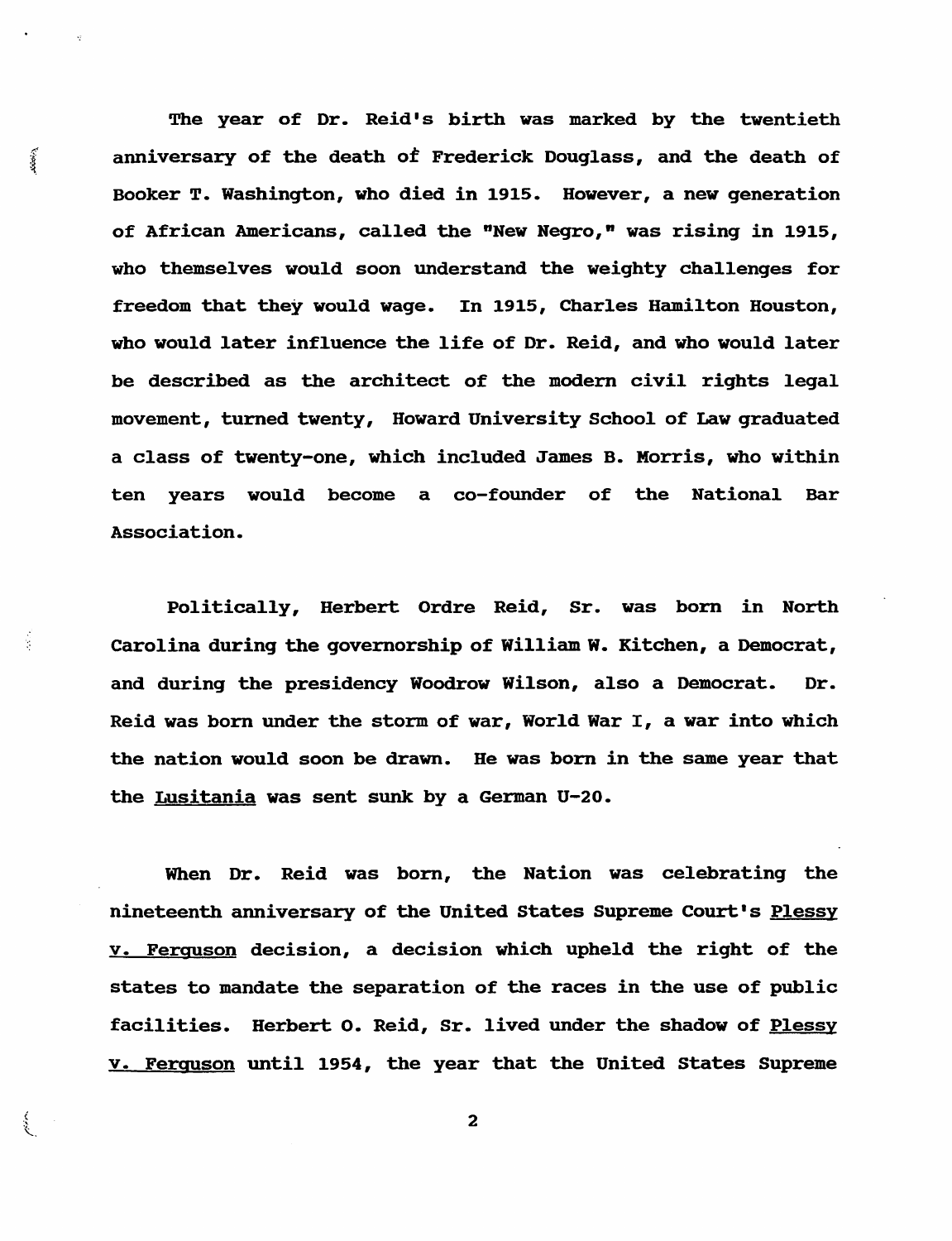Court decided Brown vs. Board of Education. Dr. Reid was almost thirty-nine years old when 'Brown was decided. It is ironic that the lad from Wilson, North Carolina was one of the signatories on the brief in one of the most important cases in the history of the Nation, the value of which today is being challenged. Dr. Reid was born during the year that "The Birth of a Nation" was released, a movie that distorted the story of black emancipation, and in the year that President Wilson invaded Haiti, a military act widely condemned by African Americans.

 $\frac{1}{2}$ 

多。

Herbert o. Reid, Sr. grew to manhood cursing the limitations placed upon his freedom, the lock<sub>o</sub>d and the placed upon his freedom, the lock<sub>o</sub>canals on his liberty and the disparagements on his equality. However, his Spiritual Father, seeing him falter on the cross of struggle, endowed him with a superior intellect, a robust laugh, a rye, sometimes dry, sense of humor, and a personality studded by an ironclad stubbornness.

Anyone who has worked with Dr. Reid knows that he has a mind that hardly ever stops ticking, especially during times when African Americans face political limitations in the Nation. Because Dr. Reid believes that the political rights of African Americans are always being challenged, his mind is always restless. Dr. Reid's mood swings have been most pronounced when his mind was preoccupied with liberty issues. I remember the weekend that he and I spent at Howard Law School writing a brief in Adams v. Richardson. I was then a junior lawyer, and it fell on me to do

 $\mathbb{R}$  3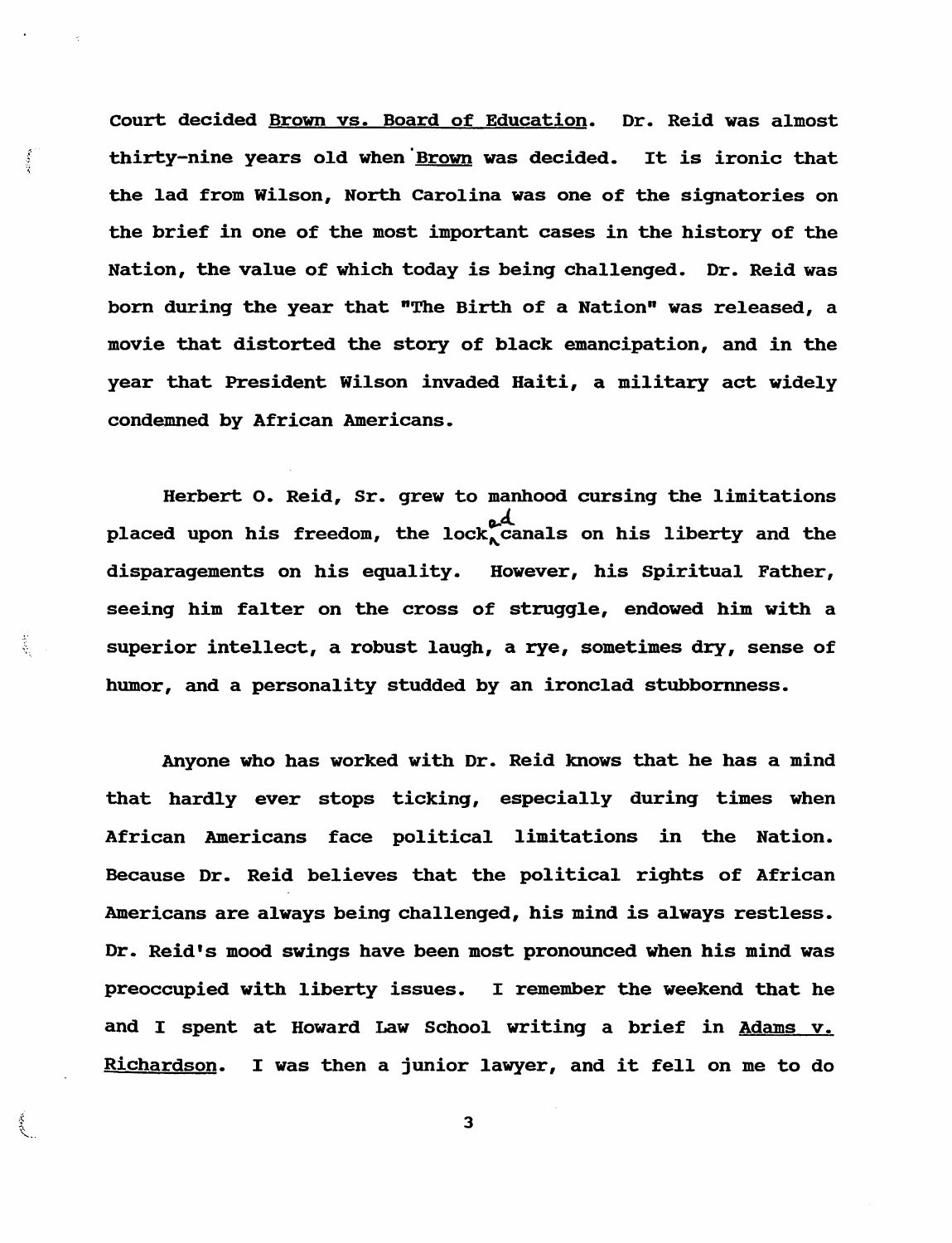what Dr. Reid told me to do. He dictated much of what became a brief to preserve the Natibn's black colleges, a brief that was noted in the opinion of the court. As he dictated the brief, as he struggled to find the words to express the meaning of equality and anti-discrimination, his mood shifted from that of a passive scholar to that of an angry man. The same mood shift occurred when for twelve days and nights, we completed the amicus brief in the Bakke case which challenged the affirmative action policies in higher education. Dr. Reid's mood swings were the result of the pain that he felt in having to explain to the court what was known by the world: that affirmative action was a reasonable tool to increase a learned African American class for America.

 $\mathcal{L}_{\mathcal{A}}$ 

I believe that Dr. Reid's hearty laugh, and his ability to laugh at himself has sustained him through the worst of times. We've seem him "cut a joke" too elusive for the mind to initially comprehend and then beak out into the hearty laugh. Invariably, we realized that Dr. Reid had slipped another joke by us. We laughed with him.

That Dr. Reid has a stubborn side to him is an understatement. I do not know anyone who has been successful in treating this personality malady. When he doesn't want to do something, no one can persuade him to do it. When he wants to do something, no one can persuade him to reverse his resolve. Dr. Reid's ironclad stubbornness, I believe, has helped him in his dogged fight to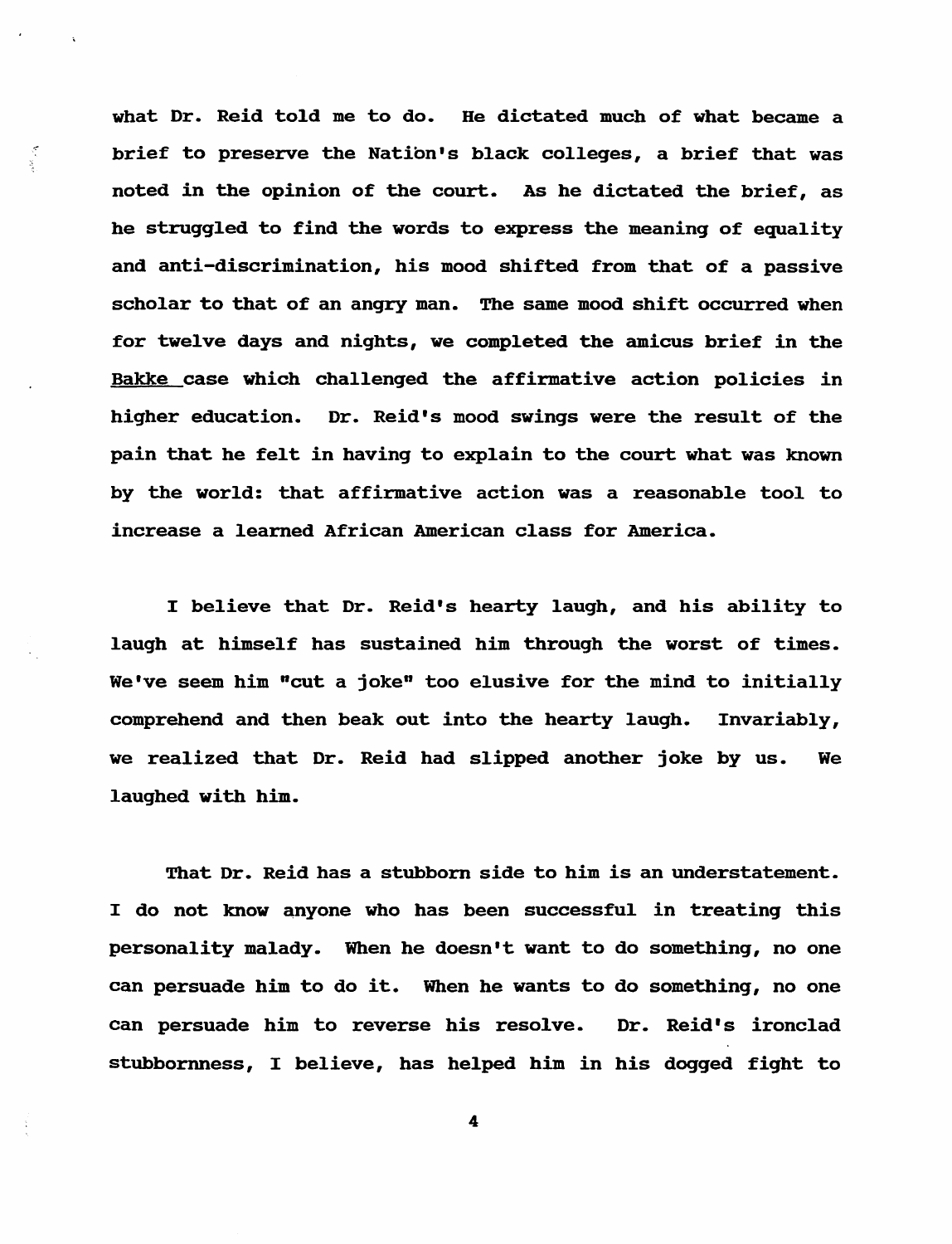assist his people to gain equality in the Nation. On the question that the constitution should be interpreted to be an ineclusive document, Dr. Reid has been stubborn. On the question of the need for more African American lawyers in the nation, Dr. Reid has been stubborn. On the resolve to preserve Howard University as a first rate institution, and its law school, Dr. Reid has been stubborn. On the question of Home Rule for the District of columbia, Dr. Reid has been stubborn. On the support for Mayor Marion S. Barry, Jr., Dr. Reid has been stubborn. On allowing others to interfere with his life, or advice to slow down, Dr. Reid has been stubborn.

 $\frac{1}{2}$ 

Dr. Reid brought his mind and his other attendant personality to Howard's law school, after Howard University (1938) and Harvard Law School (1945) had literally failed to remake the man that he had so remarkably made of himself. Dr. Reid was born to tell legions of Howard law students, like me, that we were needed in the legal profession. It was easy to be a student under Dr. Reid because he made the study of law easy to understand. He inspired and excited us when we observed his personal involvement in the major civil rights cases during the 1960's. He tauqht us, as his Harvard law professors, Edmund M. Morgan and Francis X. Dwyer, had taught him, that law was not solely an abstract set of rules unattached to human conduct. As students, he inspired us to stake out our rightful claims as citizens, to affirm ourselves as men and women with a mission to reach out, to what he called, the "restless hearts and wounded souls" of America.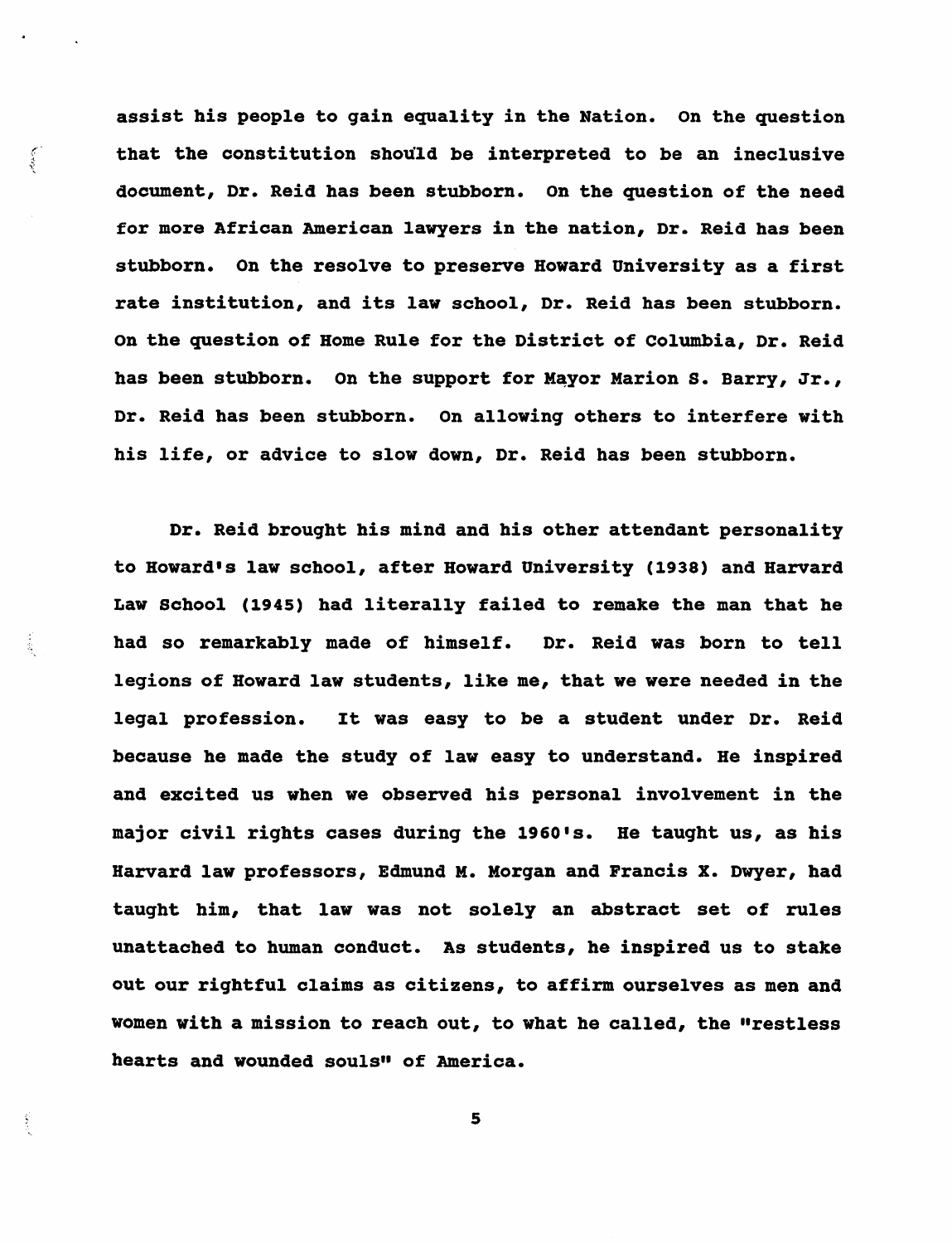Like Professor William H. Richards before him, who served thirty-nine years on the Howard Law faculty, Dr. Reid has touched hundreds of lawyers, who have matriculated through Howard's law school. There are men and women, who sit on the highest courts of southern states, who bear the "Reidian mark." One of those law graduates, Lawrence Douglas Wilder, is the Governor of The Commonwealth of virginia. Another graduate, Leander J. Shaw, Jr., sits on one of the three branches of government of a state. In July of this year, Leander J. Shaw, Jr. became the first African American to become Chief Justice of a southern state, Florida, in the history of the Nation.

**Access** 

I fear to call upon your indulgence to identify the hundreds of law stUdents that Professor Reid had taught and influenced over his forty-year career as a teacher. A few names are called tonight whose successes represent many, such as, Damon J. Keith, Julian R. Dugas, Dovey J. Roundtree, Harold and Annie Kennedy, Althea T. L. Simmons, John H. Goins, Alice B. Latimer, Charles P. Howard, Jr., Lionel R. Collins, Jeanus B. Parks, Adolpho A. Birch, Ordell Horton, Jr., John Brittain, Goler T. Butcher, Ruby L. Grant Martin, Henry L. Marsh, III, Vernon E. Jordan, Jr., David Clarke, Consuelo B. Marsh, Roland W. Burris, Jerry S. Byrd, Harold Kipling Stubbs, Charles L. Fishman, Sharon Pratt Dixon, Warner Lawson, Jr., Haywood Patrick Swygert. Dr. Reid has taught at least three deans of the law school; namely, Paul E. Miller, John Thomas Baker, and myself,